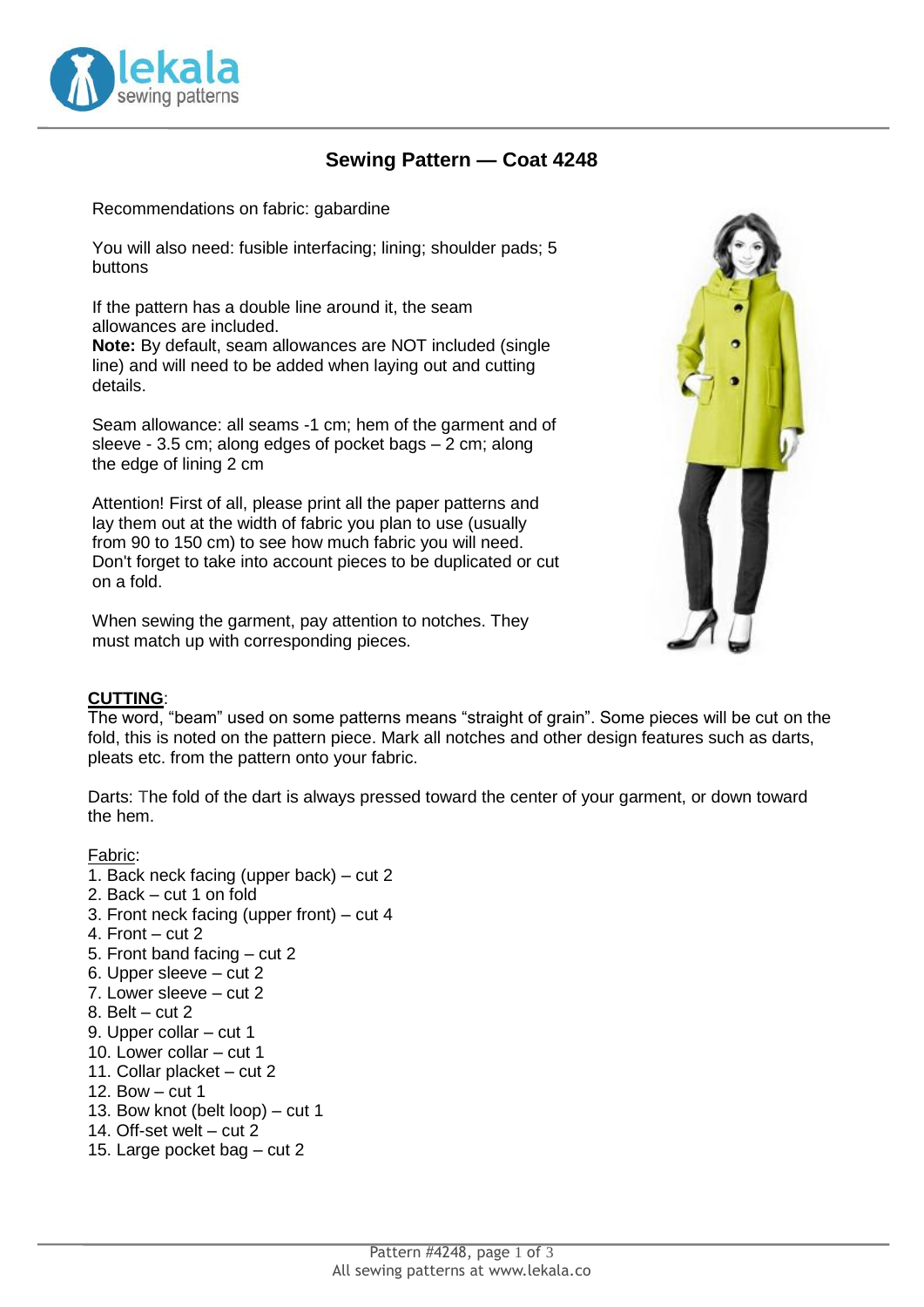

Lining:

1. Small pocket bag – cut 2

- 2. Back cut 1 on fold
- 3. Front  $cut 2$

4. Upper sleeve – cut 2

5. Lower sleeve – cut 2

\*ATTENTION: Lining is cut using main fabric patterns excluding the width of front band facing. Add a pleat on lining.

Fusible interfacing: front band facing, off-set welt, upper collar, bow, front, upper front

## **INSTRUCTIONS**:

1. Apply interfacing to listed pieces.

2. Fold off-set welt in half lengthwise, right sides together, and sew side edges. Turn off-set welt out and press. Make a decorative stitch along the contour at 1 cm from the edge. Mark the line on off-set welt, determining the width of off-set welt when ready. Topstitch small pocket bag onto inner side of off-set welt, matching along center. Pin off-set welt onto front at marking line right sides together. Sew off-set welt. Sew large pocket bag to other pocket marking line. Cut the pocket opening in the center between marking lines, making diagonal snips to corners of pocket marking. Turn onto wrong side through pocket entrance. Straighten seam allowances and press. Sew edges of pocket bags, fixing corners of pocket. Mark a line on off-set welt at 5.5 cm from the fold. Fold off-set welt along marked line. Fasten off-set welt to front with 2-3 stitches in four corners.

3. Sew bust dart on front. Press toward hem. Make and sew a counter pleat on back according to markers. Press.

4. Sew side and shoulder seams of back and front. Press seam apart and serge.

5. Sew together, pairwise, back and front neck facings. Press seams apart. Pin right sides together and sew neckline edge. Clip into curves, turn right side out, and press.

6. Fold the bow in half lengthwise, right sides together, and sew along three sides, leaving a slit in the center of the long side for turning out. Turn right side out and press. Sew the slit closed. Make a decorative stitch along long sides at 1 cm from the edge.

7. Fold bow knot (belt-loop) in half lengthwise, right sides together, and sew long side. Turn right side out and press, placing the seam in the center. Make a decorative stitch along long sides at 1 cm from the fold.

8. Topstitch the bow onto right side of upper collar from the right side, aligning marked lines. Sew the bow knot (belt-loop) to upper collar, aligning upper and lower edges. Sew upper collar to the neckline. Clip into curves and press seam apart.

9. Pin lower collar to collar placket right sides together. Insert vertical edge of front neck facing between them, matching notches along the lower edge. Sew together. Press seam toward the placket. Fix lower collar to facing along the lower edge.

10. Sew lining the same way as main fabric pieces. Turn seam allowance of the lining hem twice inside at 1 cm and topstitch. Sew lining to front band facing. Press seam allowances onto lining and serge. Sew lower collar to lining and to front band facing. Press seam onto lining. 11. Sew and press sleeve elbow seam. Make a decorative stitch at 1 cm off the seam.

Press hem of sleeve. Sew and press apart front sleeve seam. Make a gathering stitch along sleeve cap for ease. Sew sleeve into armhole, matching notches and adjusting ease. Sew in shoulder pads.

12. Serge lower edge of garment. Press hem. Pin lining to facing and lower collar, with right sides together, sew facing and upper edge of collar. Sew lower edges of

front band facing to front exactly along marked line of hem turnup. Trim corners. Turn coat out onto right side, straighten and press seams. Put fixing stitch along collar

and neckline connecting seam.